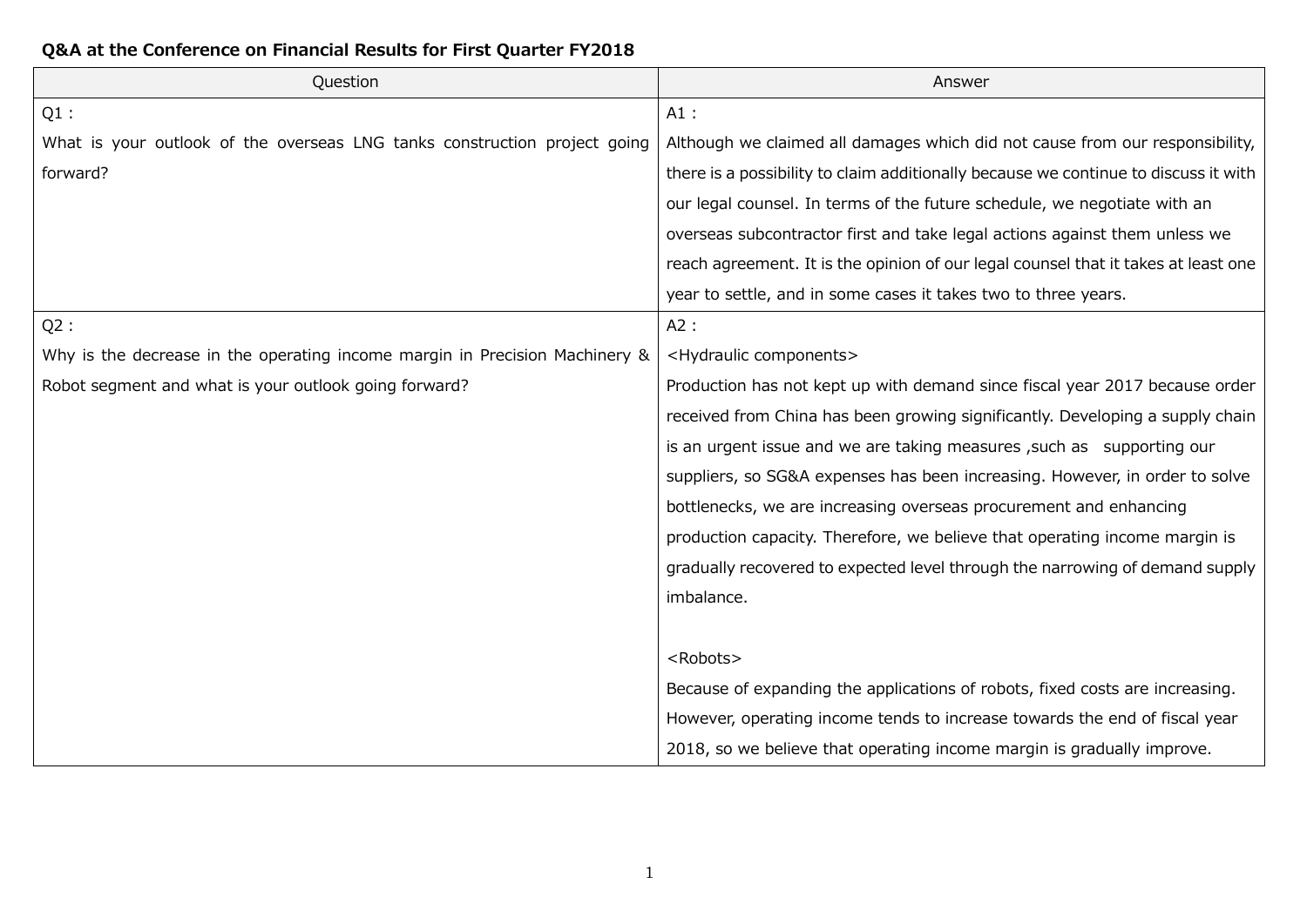## **Q&A at the Conference on Financial Results for First Quarter FY2018**

| Question                                                                                 | Answer                                                                             |
|------------------------------------------------------------------------------------------|------------------------------------------------------------------------------------|
| Q3:                                                                                      | A3:                                                                                |
| Reasons for the increase of 2.3 billion yen in SG&A expenses are as follows.             | More than half of 2.3 billion yen is due to No.1. The impact of No.2 is not        |
| Recording provisions for bad debt to an overseas distributor in Motorcycle &<br>1.       | significant. No.1 and No.2 are temporary factors, but No.3 and increase in R&D     |
| Engine segment                                                                           | expense in robot business will continue to increase. We think that they move       |
| Increase in cost to boost our production volume in Precision Machinery &                 | above fiscal year 2017.                                                            |
| Robot segment                                                                            |                                                                                    |
| Increase in R&D expenses in Hydrogen project<br>3.                                       |                                                                                    |
| How much is each amount and are these temporary factors?                                 |                                                                                    |
| $Q4$ :                                                                                   | A4:                                                                                |
| Have you incorporated recording provisions for bad debt to an overseas                   | Although it has been a cause for concern, we have not incorporated it.             |
| distributor in Motorcycle & Engine segment within the forecast announced on              | However, we believe that we are able to absorb the temporary negative impact       |
| April 26, 2018?                                                                          | caused by recording provisions for bad debt because motorcycle sales are           |
|                                                                                          | steadily growing mainly in developed countries. For this reason we understand      |
|                                                                                          | that it is possible to achieve the forecast.                                       |
| Q5:                                                                                      | A5 :                                                                               |
| What is the breakdown of the decrease in equity income of unconsolidated                 | The decrease in Ship & Offshore Structure joint ventures in China was              |
| subsidiaries and affiliates? Do you forecast that it will also decrease on a full fiscal | significant. We think that it does not temporally issue but continue during fiscal |
| year basis?                                                                              | year 2018, because the sales for this term are comprised of projects received      |
|                                                                                          | when shipbuilding market conditions deteriorated.                                  |
|                                                                                          | In addition, Medicaroid, which is developing medical robots, and Plant             |
|                                                                                          | Engineering joint ventures in China decreased as well.                             |
|                                                                                          | However, these decreases are to be expected.                                       |